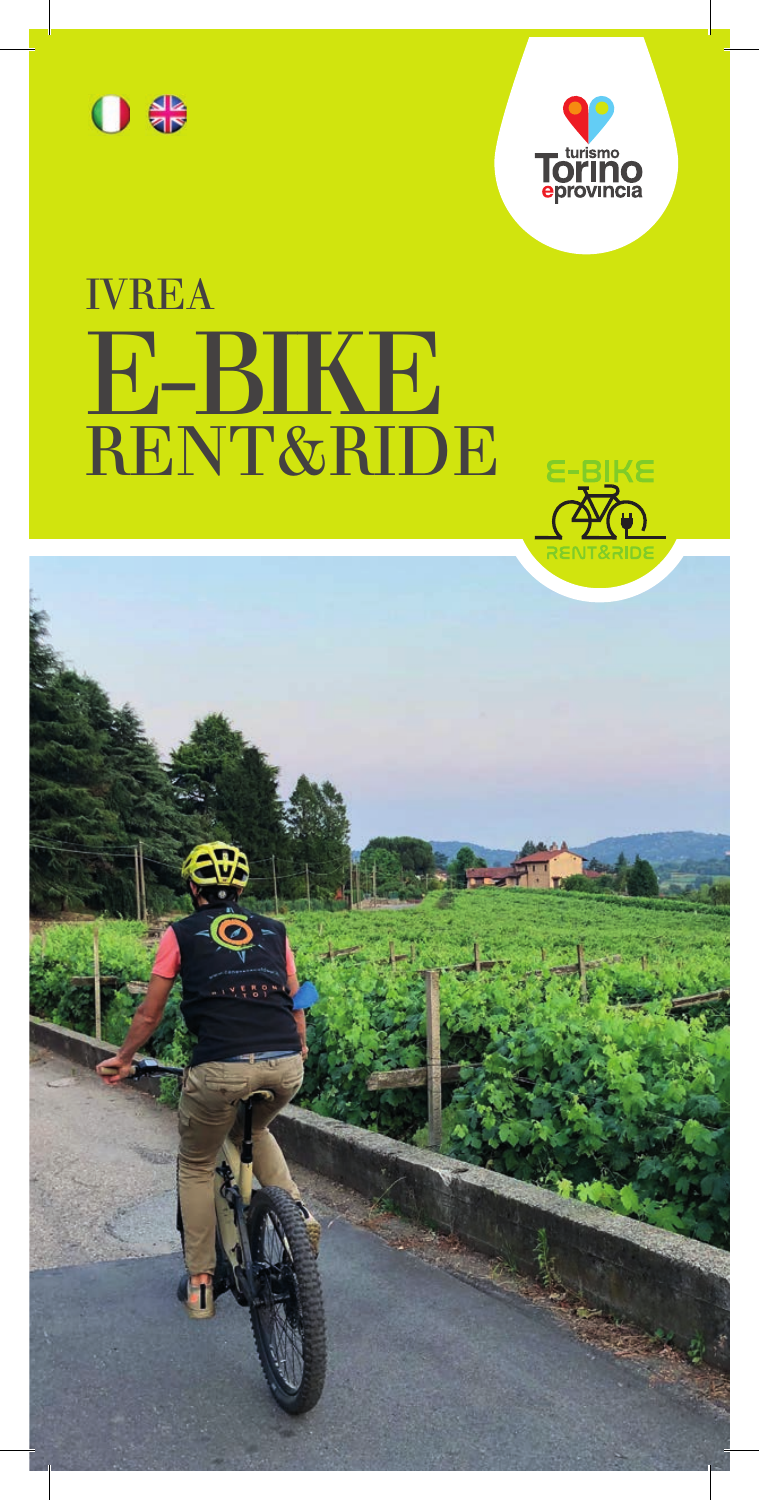## $\bigodot$ NOLEGGIA LA TUA E-BIKE

Guidato dal GPS in dotazione puoi esplorare il centro storico, il sito UNESCO "Ivrea città industriale del XX secolo", l'Anfiteatro Morenico d'Ivrea con l'area dei 5 laghi, i 22 km della collina della Serra e la Via Francigena... e percorrere tanti altri itinerari nella natura.

**Ogni primo sabato del mese**:

h 10.00-12.00 / h 13.00-15.00 / h 16.00-18.00 @Ufficio del Turismo – Piazza Ottinetti

## PREZZI

18 euro / e-bike / 2h (inclusi caschetto e GPS) Su richiesta è possibile noleggiare l'e-bike anche per metà o per l'intera giornata.

Assistenza tecnica alla partenza e in caso di foratura.

**PRENOTA** 



**Uffi cio del Turismo di Ivrea** Tel (+39) 0125.618131 - info.ivrea@turismotorino.org

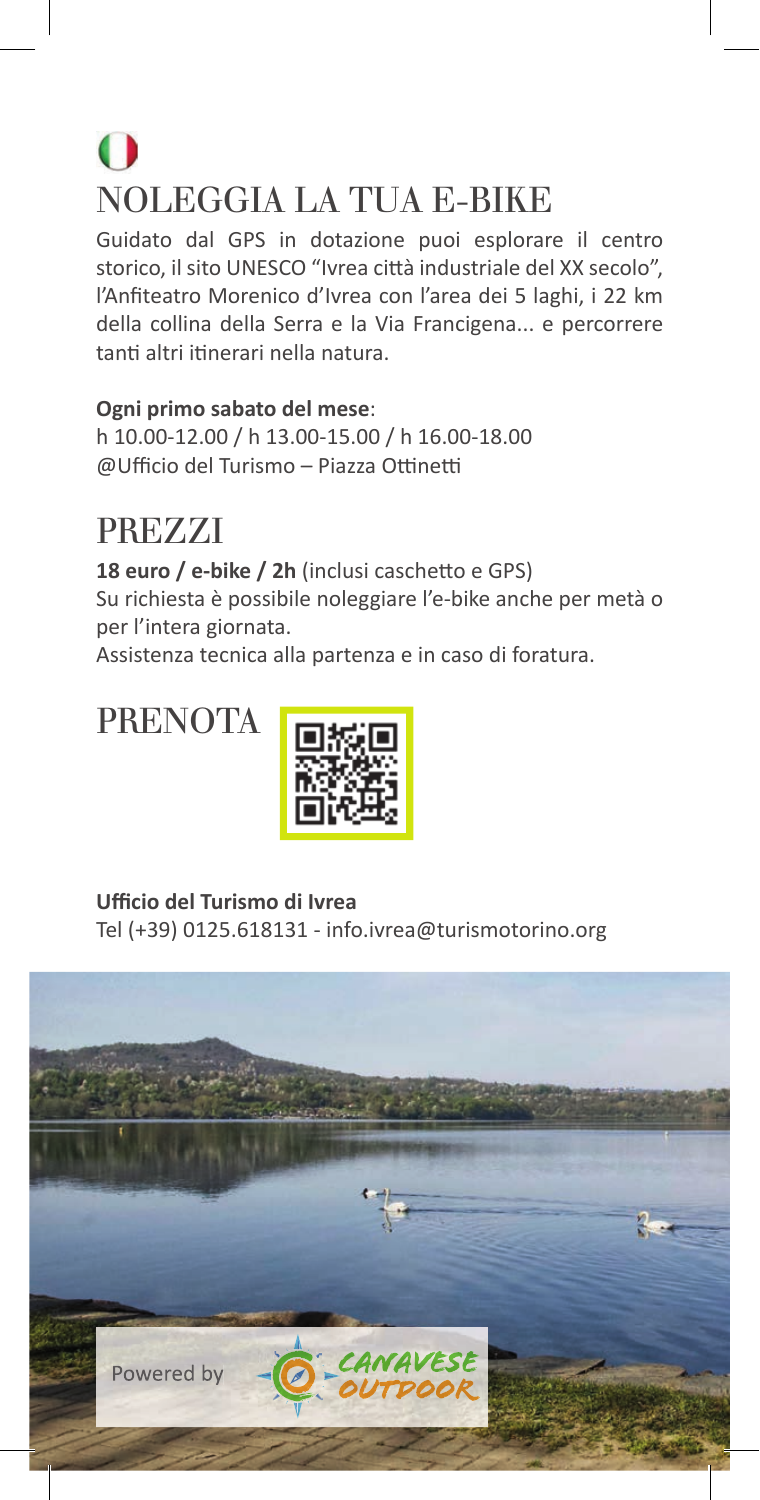## $\frac{1}{2}$ RENT YOUR E-BIKE

Following the tracks on GPS provided, you can explore the historical center, the UNESCO site "Ivrea industrial city of the 20th century", the Morainic Amphitheater with the 5 lakes area, the 22 km of the Serra hill and the Via Francigena... and cover many other itineraries in the nature.

**First Saturday of the month** 10am-12pm / 1pm-3pm / 4pm-6pm @Tourist Office - Piazza Ottinetti

#### **RATES**

**18 euro / e-bike / 2h** (helmet and GPS with tracks included) On request, it is possible to rent an e-bike for half a day or for the whole day.

Technical assistance is provided.

## BOOK NOW!



**Ivrea Tourist Office** 

Ph (+39) 0125.618131 - info.ivrea@turismotorino.org